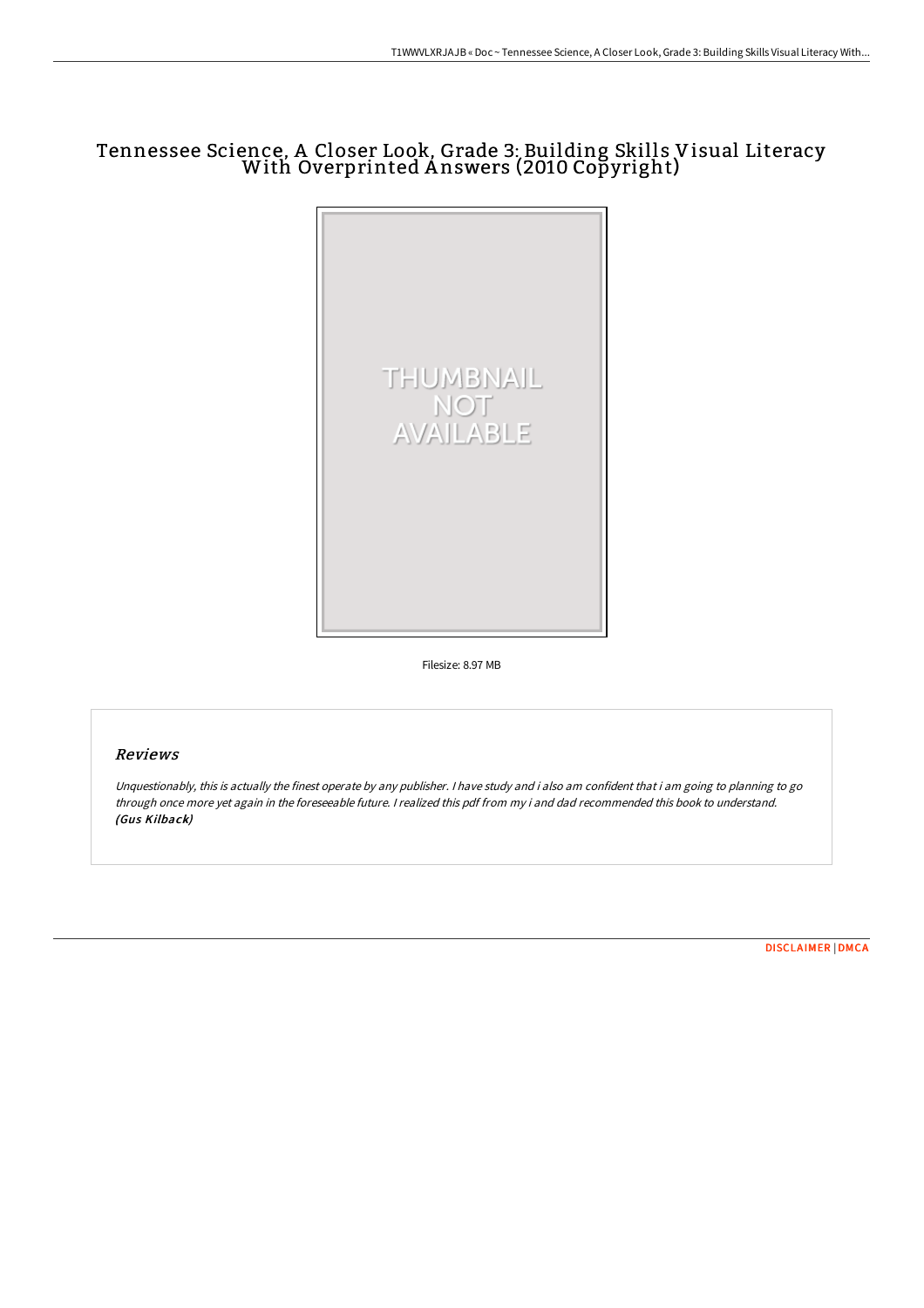#### TENNESSEE SCIENCE, A CLOSER LOOK, GRADE 3: BUILDING SKILLS VISUAL LITERACY WITH OVERPRINTED ANSWERS (2010 COPYRIGHT)



MacMillan, 2010. Soft cover. Book Condition: New. Dust Jacket Condition: No Dust Jacket. New 2010 Copyright In Softcover Format, Tennessee Science, A Closer Look, Grade 3: Building Skills Visual Literacy With Overprinted Answers, Pictorial Cover And Possible Light Shelf Wear (2010 Copyright).